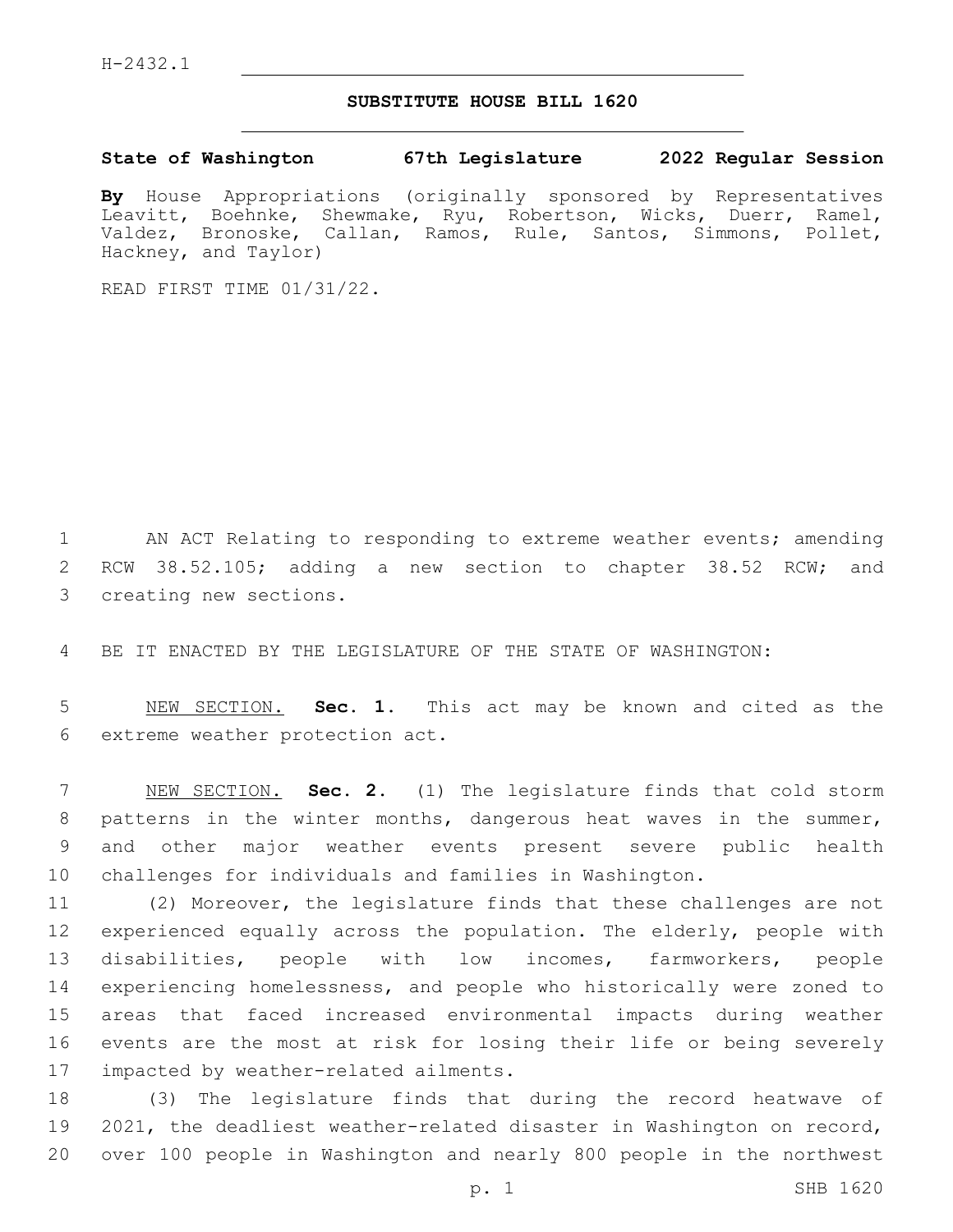region lost their lives as a result of inability to access cooling centers or resources and hundreds more visited emergency rooms with 3 heat-related illnesses.

 (4) The legislature acknowledges that according to scientists at the Pacific Northwest national laboratory, it is predicted that these severe weather events will happen more frequently because of the 7 changing climate.

 (5) The legislature finds that the cost to local governments to provide heating and cooling centers are sometimes insurmountable and intends to provide supplemental resources to local jurisdictions and tribal partners where local resources are not available during 12 extreme weather events.

 NEW SECTION. **Sec. 3.** A new section is added to chapter 38.52 14 RCW to read as follows:

 (1) Subject to the availability of amounts appropriated for this specific purpose, the department shall develop and implement an extreme weather response grant program for the purpose of assisting political subdivisions and federally recognized tribes with the costs of responding to community needs during periods of extremely hot or cold weather or in situations of severe poor air quality from wildfire smoke. The department may adopt rules to administer the 22 extreme weather response grant program.

 (2) The department may award grants to political subdivisions and federally recognized tribes for reimbursement of costs in accordance with subsection (3) of this section if the costs were incurred by communities that have demonstrated a lack of local resources to address community needs and were incurred for the benefit of socially vulnerable populations. Social vulnerability refers to the resilience 29 of communities when confronted by external stresses on human health, such as natural or human-caused disasters. Socially vulnerable populations include, but are not limited to, individuals with disabilities, individuals without vehicles, older adults, individuals with low incomes or experiencing homelessness, and individuals with 34 limited English proficiency.

 (3) The costs associated with the following activities are eligible for reimbursement under the extreme weather response grant 37 program: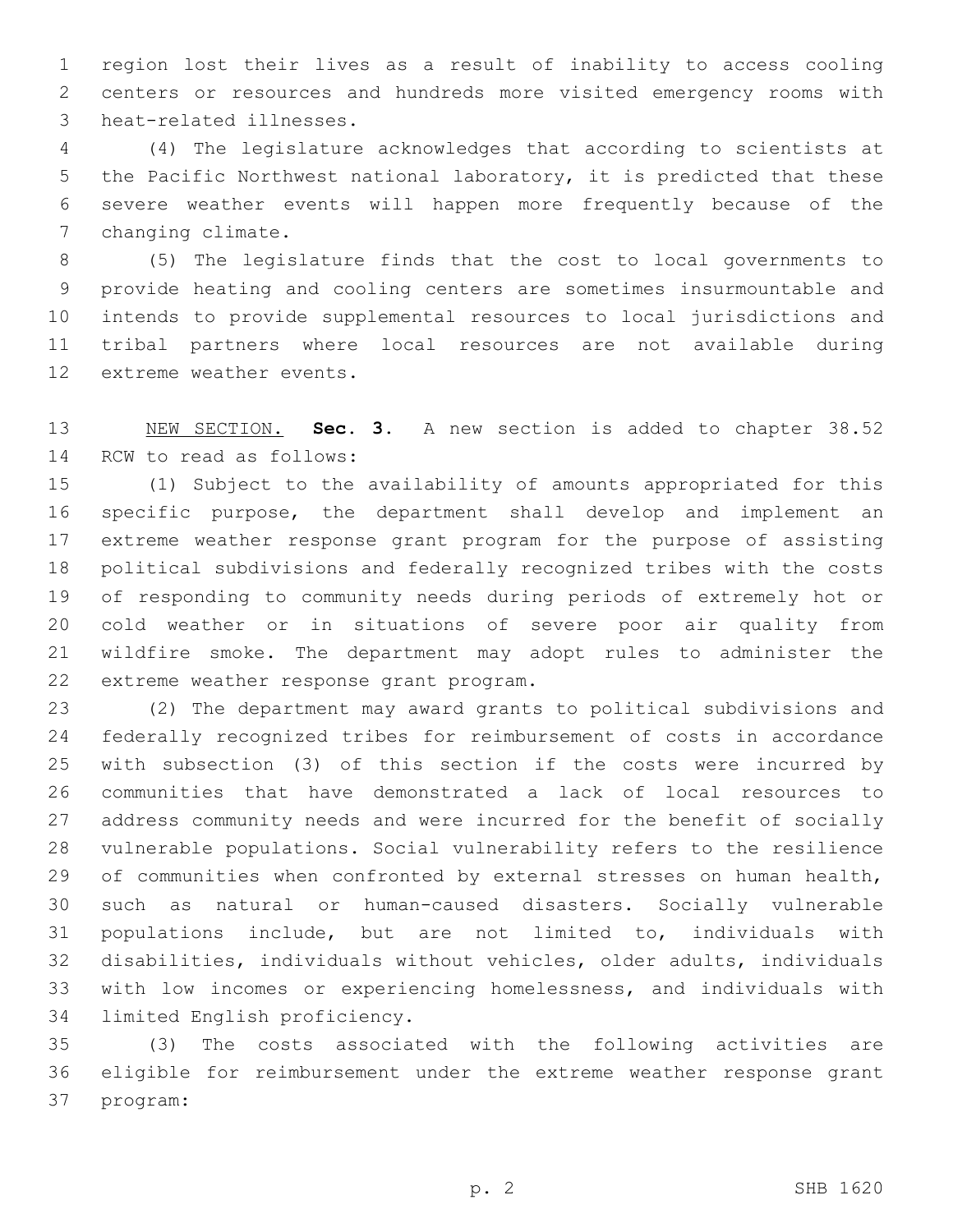(a) Establishing and operating warming and cooling centers, including rental of equipment, purchase of supplies and water, 3 staffing, and other associated costs;

(b) Transporting individuals to warming and cooling centers;

 (c) Purchasing fans or other supplies needed for cooling of 6 congregate living settings;

 (d) Providing emergency temporary housing such as rental of a 8 hotel or convention center; and

 (e) Other related activities necessary for life safety during a period of extremely hot or cold weather or in situations of severe poor air quality from wildfire smoke as determined by the department.

 (4) The department shall, upon request, provide information to political subdivisions and federally recognized tribes regarding the establishment and operation of warming and cooling centers.

 (5) Grant funding awarded under this section must be used to supplement, not supplant, other federal, state, and local funding for 17 emergency response.

 (6) For purposes of this section, "political subdivision" means any county, city, or town that has established a local organization for emergency management or any joint local organization for emergency management established pursuant to RCW 38.52.070.

 **Sec. 4.** RCW 38.52.105 and 2021 c 334 s 963 are each amended to 23 read as follows:

 The disaster response account is created in the state treasury. Moneys may be placed in the account from legislative appropriations and transfers, federal appropriations, or any other lawful source. Moneys in the account may be spent only after appropriation. Expenditures from the account may be used only for support of state 29 agency and local government disaster response and recovery efforts, including the awarding of grants under section 3 of this act, response by state and local government and federally recognized tribes to the novel coronavirus pursuant to the gubernatorial declaration of emergency of February 29, 2020, and to reimburse the workers' compensation funds and self-insured employers under RCW 51.16.220. During the 2019-2021 and 2021-2023 fiscal biennia, expenditures from the disaster response account may be used for military department operations and to support wildland fire suppression preparedness, prevention, and restoration activities by state agencies and local governments. During the 2017-2019 and